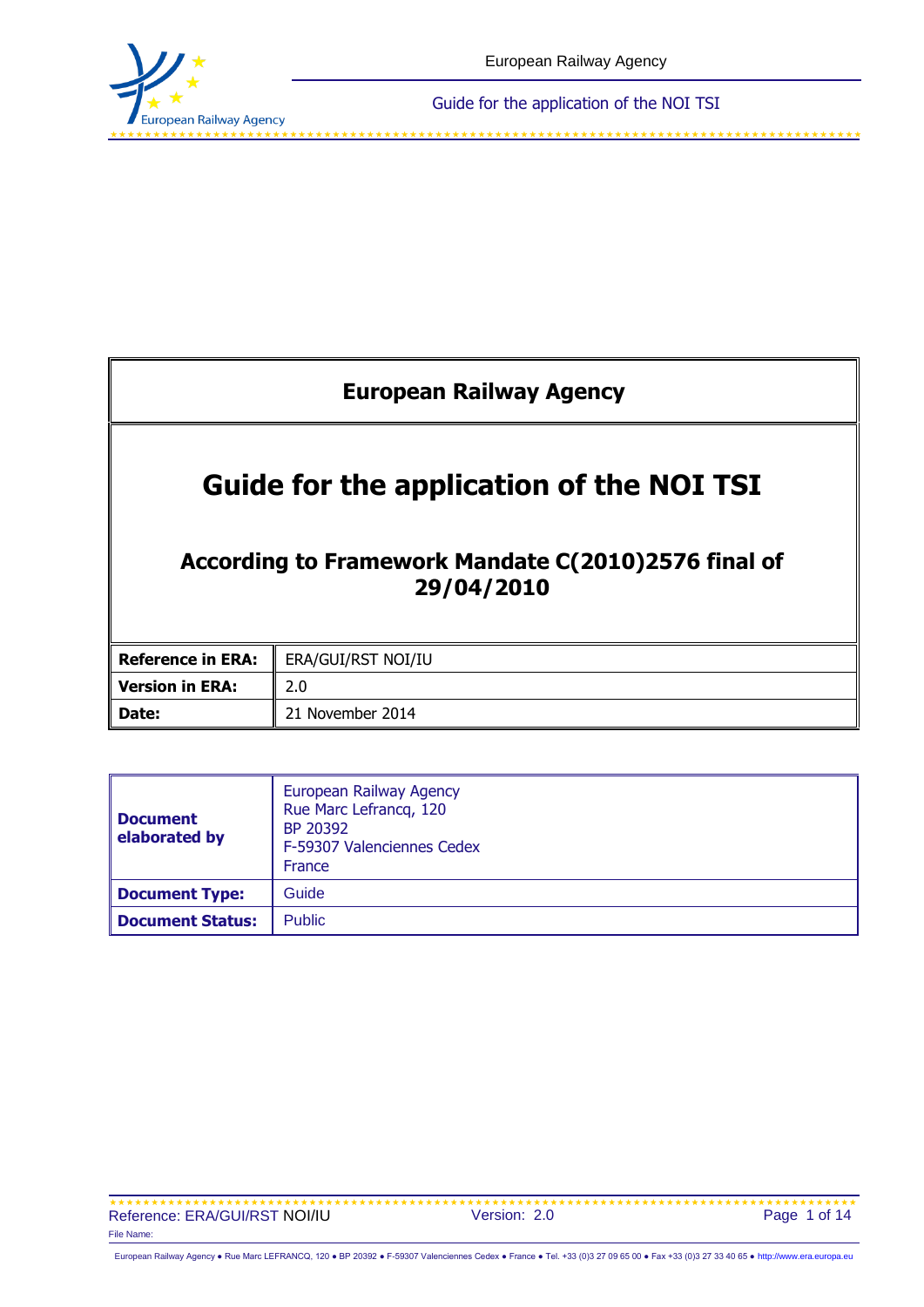

# **0. DOCUMENT INFORMATION**

## **0.1. AMENDMENT RECORD**

| <b>Version</b><br><b>Date</b> | <b>Author</b> | <b>Section</b><br><b>Number</b> | <b>Modification Description</b>                     |  |
|-------------------------------|---------------|---------------------------------|-----------------------------------------------------|--|
| Version 1.0<br>16 Sep2013     | ERA IU        | all                             | First publication                                   |  |
| Version 1.0_am<br>25 Sep2013  | ERA IU        | all                             | Correction of errors following comments from NSA DE |  |
| Version 2.0<br>21 Nov2014     | ERA IU        | 2.4 and 2.6                     | Additional clarifications agreed in RISC 70         |  |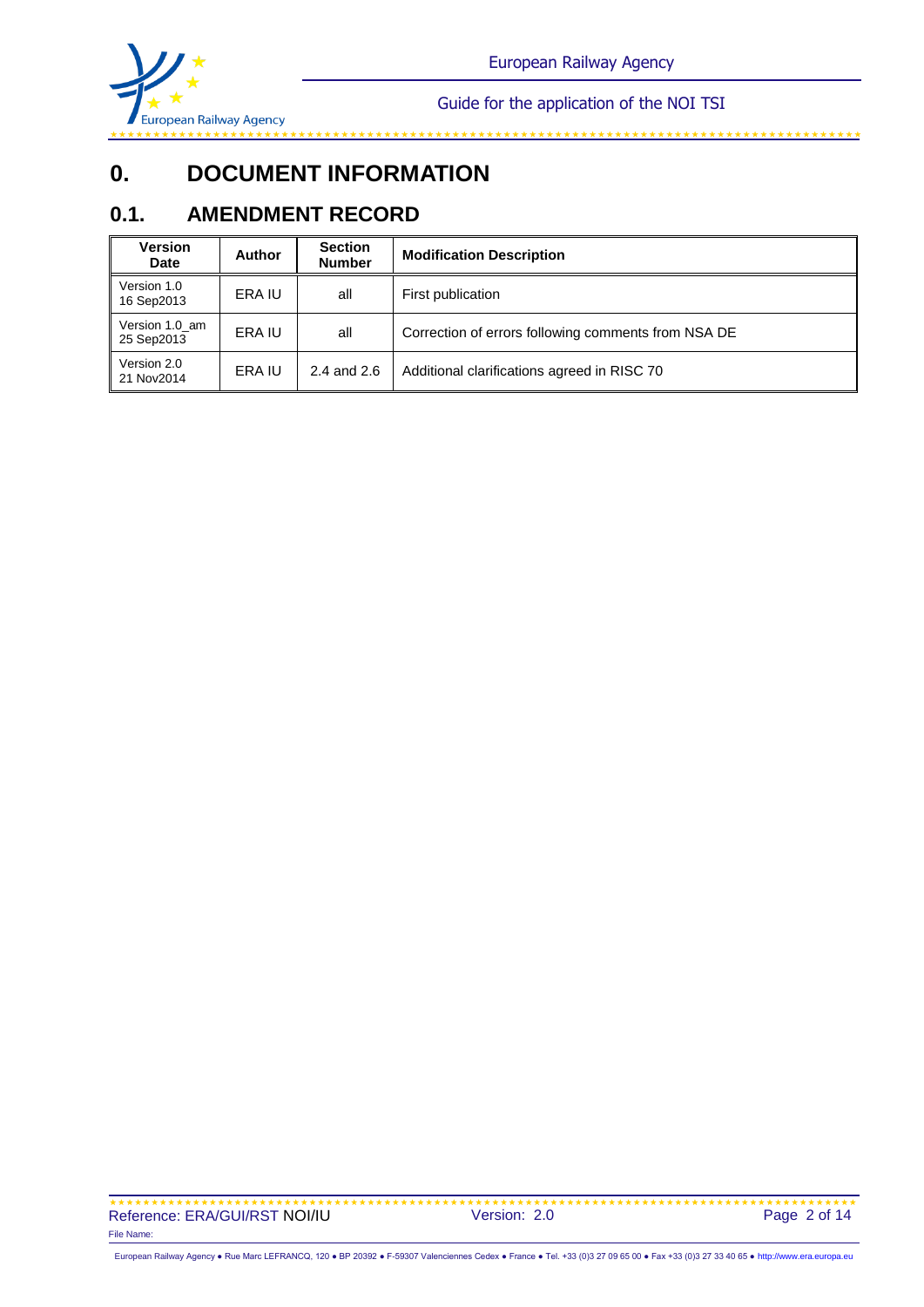

## **0.2. CONTENTS**

| 0.1. |              |                                                          |
|------|--------------|----------------------------------------------------------|
| 0.2. |              |                                                          |
|      |              |                                                          |
|      |              |                                                          |
| 12   |              |                                                          |
| 1.3. |              |                                                          |
| 1.4. |              |                                                          |
|      |              |                                                          |
|      |              |                                                          |
| 2.2. |              |                                                          |
| 2.3. |              |                                                          |
| 2.4. |              |                                                          |
| 2.5. |              |                                                          |
| 2.6. |              |                                                          |
| 2.7. |              |                                                          |
| 2.8. |              |                                                          |
| 2.9. |              |                                                          |
|      |              |                                                          |
|      | 1.1.<br>2.1. | CHAPTER 6: "CONFORMITY ASSESSMENT AND EC VERIFICATION" 8 |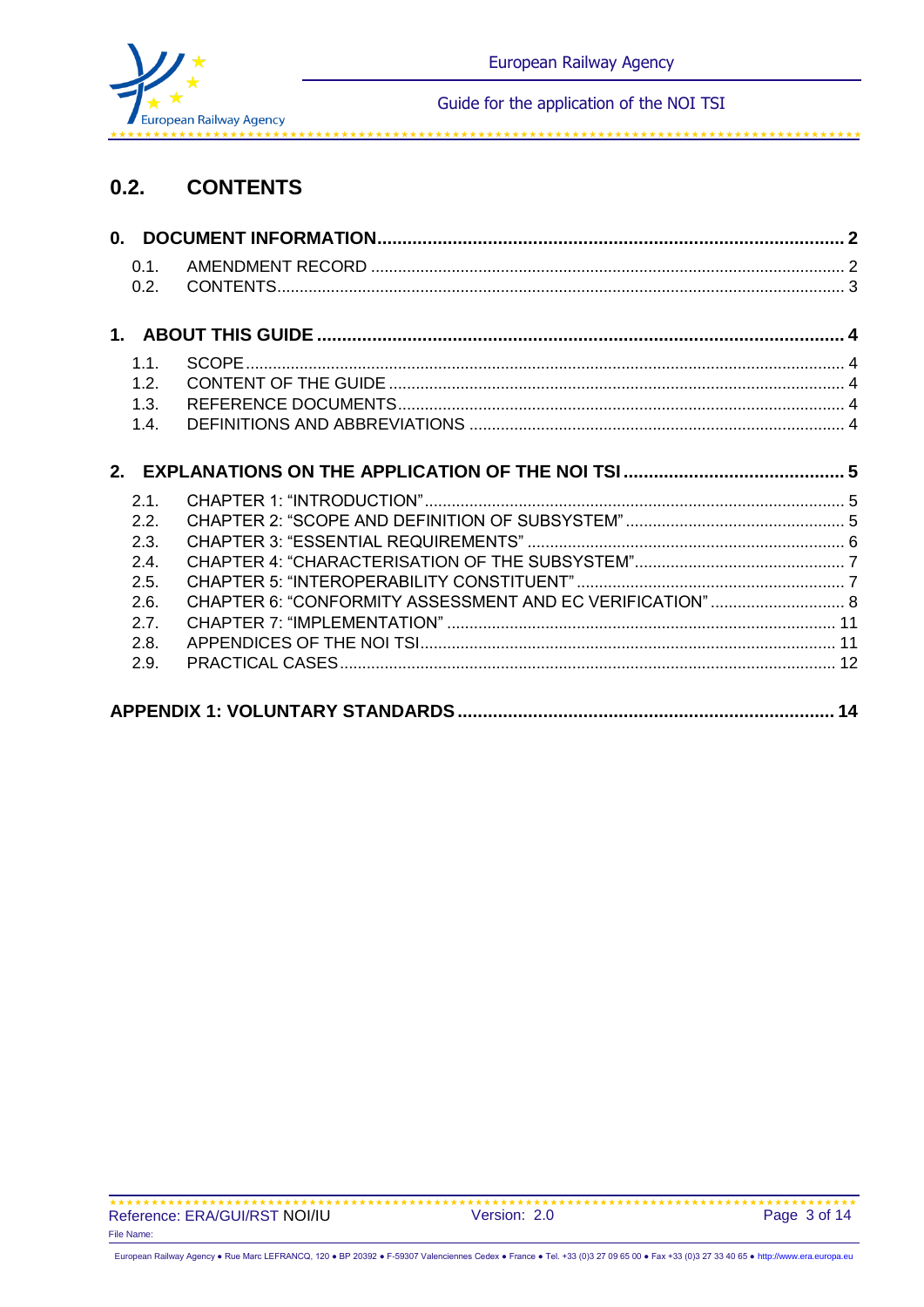

## **1. ABOUT THIS GUIDE**

#### 1.1. SCOPE

This document is an annex to the "Guide for the Application of TSIs". It provides information on the application of the Commission Regulation 1304/2014 of 26 November 2014 concerning the technical specifications for interoperability relating to the 'rolling stock - noise' subsystem (further referred to as NOI TSI)*.* 

The guide should be read and used only in conjunction with the NOI TSI. It is intended to facilitate its application but does not replace it. The general part of the "Guide for the Application of TSIs" should also be considered.

## 1.2. CONTENT OF THE GUIDE

In section 2 of this document, extracts of the original text of the NOI TSI are provided, shown in a shaded text box and these are followed by a text that gives guidance.

Guidance is not provided for every clause where the original NOI TSI requires no further explanation.

Guidance is of voluntary application. It does not mandate any requirement in addition to those set out in the NOI TSI.

Guidance is given by means of further explanatory text and where relevant by reference to standards that are means of demonstrating compliance with the NOI TSI; relevant standards are listed in section 4 of this document, and their purpose is indicated in the column "purpose" of the table.

#### 1.3. REFERENCE DOCUMENTS

Reference documents are listed in the general part of the "Guide for the Application of TSIs".

#### 1.4. DEFINITIONS AND ABBREVIATIONS

Definitions and abbreviations are given in the general part of the "Guide for the application of TSIs".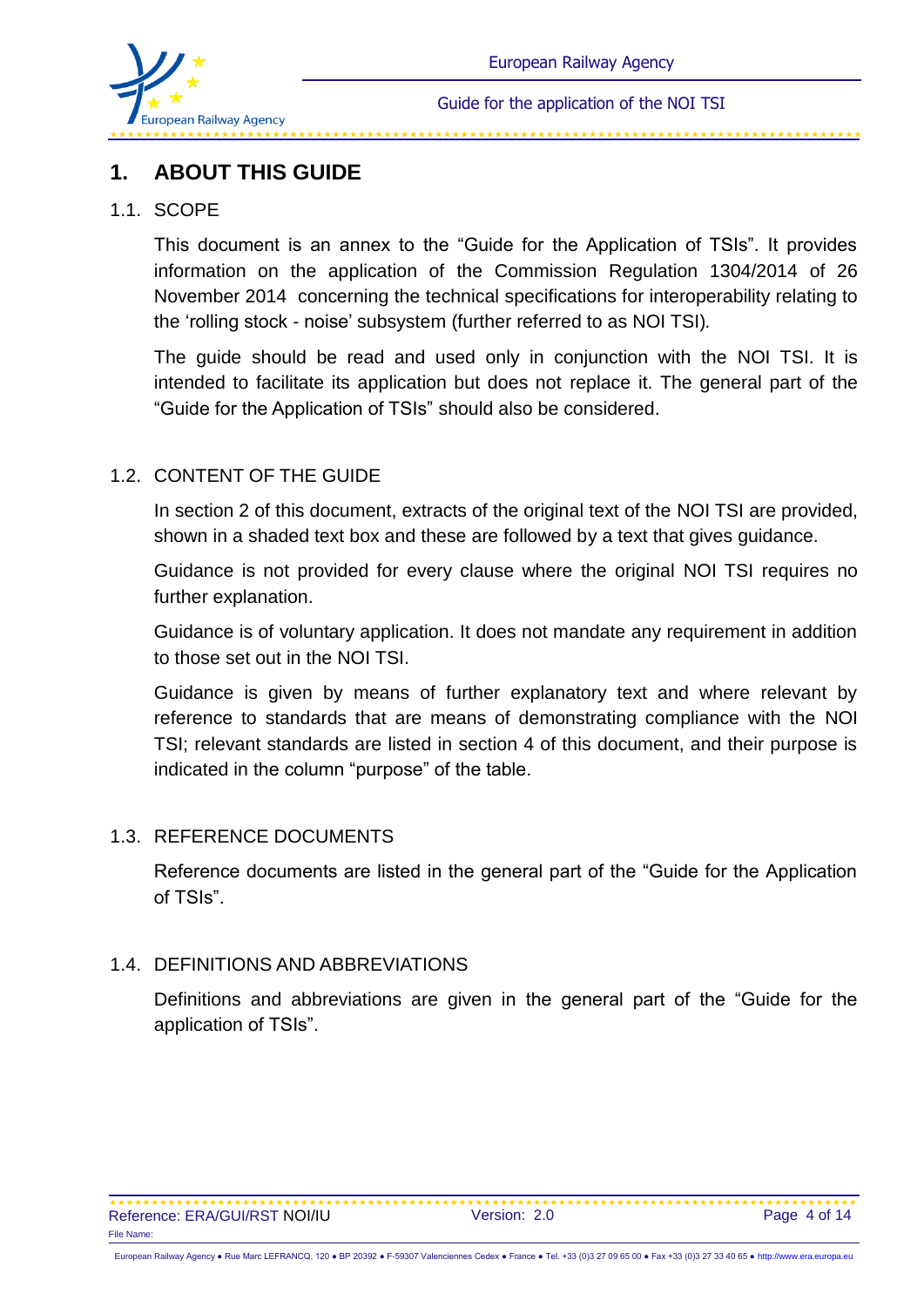

## **2. EXPLANATIONS ON THE APPLICATION OF THE NOI TSI**

## 2.1. CHAPTER 1: "INTRODUCTION"

Section 1.1: "Technical scope"

*"This TSI applies to all rolling stock in the scope of Regulation (EU) XXX/2014 (LOC&PAS TSI) and Regulation (EU) 321/2013 (WAG TSI).*

NOI TSI does not apply to wagons designed to operate only on the 1520 mm network and the application of the NOI TSI for mobile railway infrastructure construction and maintenance equipment as defined in chapter 2 bullet e) of the NOI TSI is voluntary.

#### Section 1.2: "Geographical scope"

*"The geographical scope of this TSI follows the scope defined in section 1.2 of Regulation (EU) XXX/2014 and in section 1.2 of Regulation (EU) 321/2013, each for their RST concerned."*

The geographical scope of the NOI TSI includes the extension of scope to the entire European Union´s rail system as set out in Article 1 of Directive 2008/57/EC. The reference to the LOC&PAS TSI and the WAG TSI makes sure that the same restrictions affecting the rolling stock are taken over by the NOI TSI.

## 2.2. CHAPTER 2: "SCOPE AND DEFINITION OF SUBSYSTEM"

Empty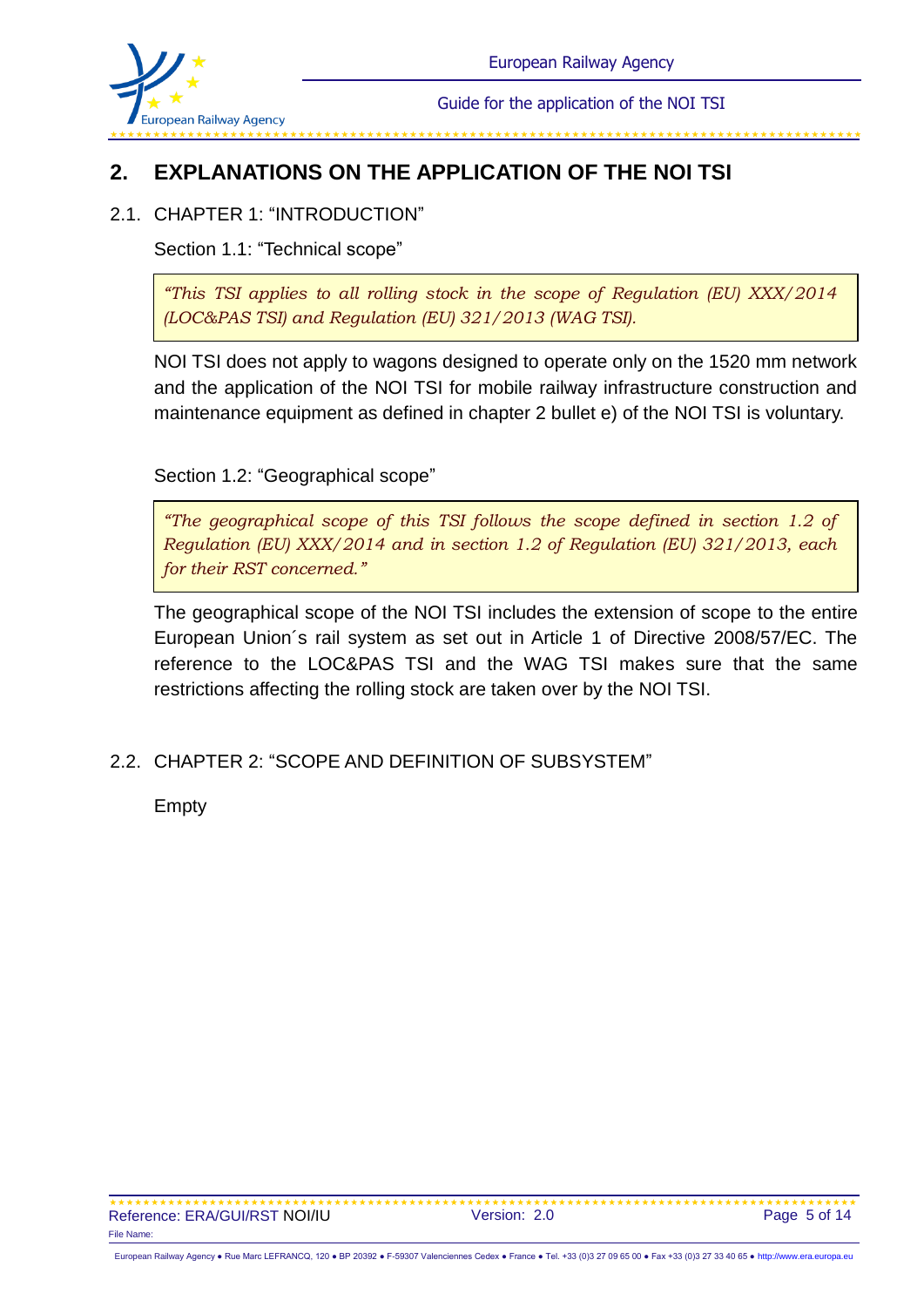

## 2.3. CHAPTER 3: "ESSENTIAL REQUIREMENTS"

Section 3: "Essential Requirements"

*"All basic parameters treated in this TSI must be linked with at least one of the essential requirements as set out in Annex III of Directive 2008/57/EC. Table 1 indicates the allocation."*

The basic parameters harmonised in TSIs must be critical to interoperability and linked with at least one of the essential requirements set out in Annex III of the Interoperability Directive. The basic parameters of the noise TSI are all linked with the essential requirement 1.4.4.

Additional rolling stock measures are not needed in order to comply with neither Directive 2002/49/EC (END) nor Directive 2003/10/EC.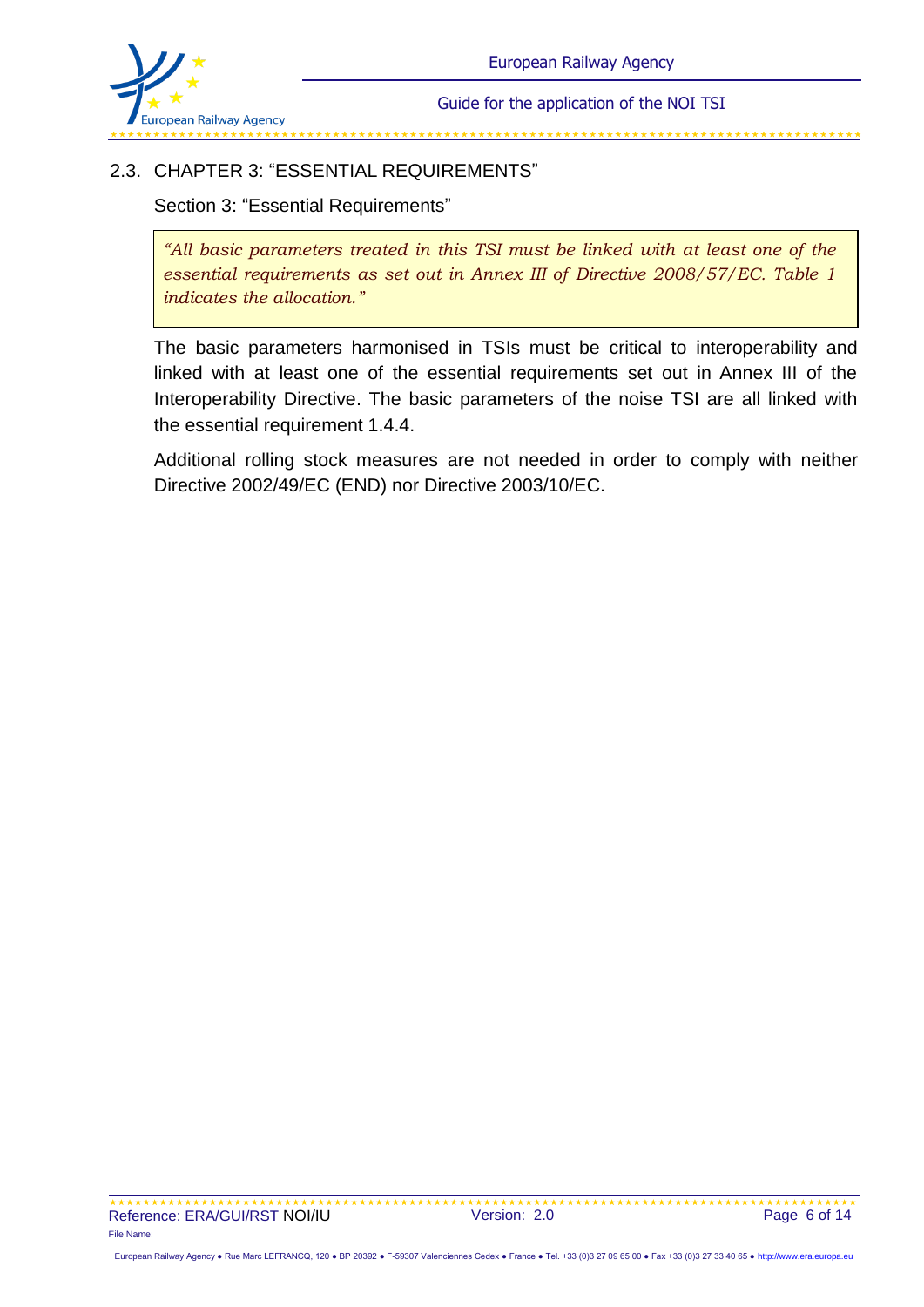

### 2.4. CHAPTER 4: "CHARACTERISATION OF THE SUBSYSTEM"

Point 4.2.3: "Limits for pass-by noise"

*"Measurements at speeds higher than or equal to 250 km/h shall also be made at the 'additional measurement position' with a height of 3,5 m above top of rail in accordance with chapter 6 of EN ISO 3095:2013 and assessed against the applicable limit values of table 4"*

The distance from the centre of the track of the 'additional measurement position' is 7,5 m.

Section 4.4: "Operating rules"

*"Requirements concerning the operating rules for the subsystem rolling stock are set out in section 4.4 of Regulation (EU) XXX/2014 and in section 4.4 of Regulation (EU) 321/2013"*

The applicant has the obligation to add in the technical file, if necessary, operating rules and requirements which ensure that during operation the noise emission remains within the permitted range of limit values of the NOI TSI.

Section 4.5: "Maintenance rules"

*"Requirements concerning the maintenance rules for the subsystem rolling stock are set out in section 4.5 of Regulation (EU) XXX/2014 and in section 4.5 of Regulation (EU) 321/2013."*

The applicant has the obligation to add in the technical file, if necessary, maintenance rules and requirements which ensure that the noise emission remains within the permitted range of limit values of the NOI TSI throughout the life cycle of the rolling stock.

#### 2.5. CHAPTER 5: "INTEROPERABILITY CONSTITUENT"

There are no interoperability constituents specified in this TSI.

European Railway Agency ● Rue Marc LEFRANCQ, 120 ● BP 20392 ● F-59307 Valenciennes Cedex ● France ● Tel. +33 (0)3 27 09 65 00 ● Fax +33 (0)3 27 33 40 65 ● [http://www.era.europa.eu](http://www.era.europa.eu/)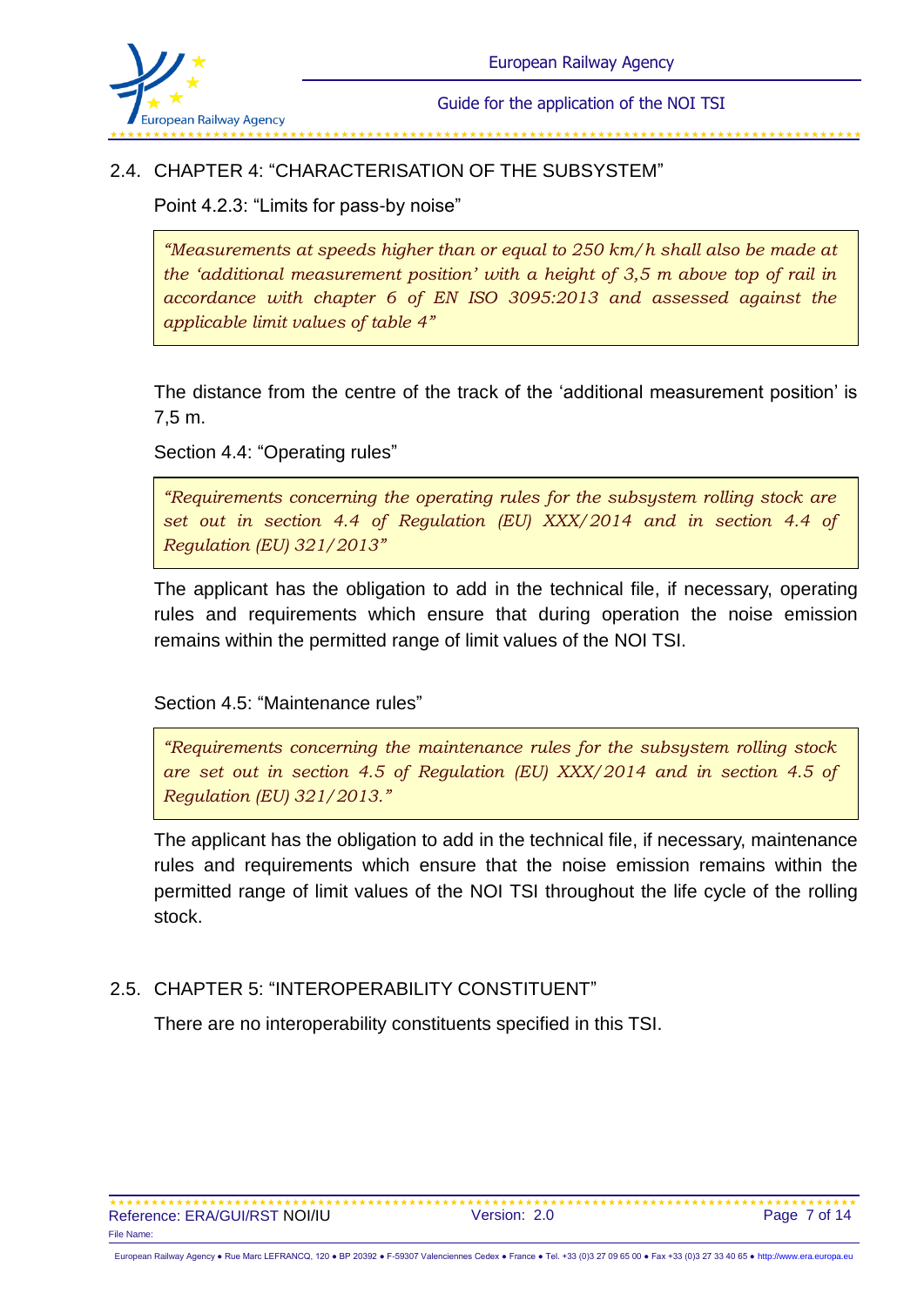

#### 2.6. CHAPTER 6: "CONFORMITY ASSESSMENT AND EC VERIFICATION"

Point 6.2.2.1: "Stationary Noise"

#### *"6.2.2.1 Stationary noise*

*[...]For the assessment of the main air compressor noise at the nearest measuring*  position *i, the L<sub>ipAeq,T</sub> indicator shall be used with T representative of one operating cycle as defined in 5.7 of EN ISO 3095:2013. Thereby only the train systems that are required for the air compressor to run under normal operating conditions shall be used. The train systems which are not needed for the operation of the compressor may be switched off to prevent contribution to the noise measurement. The demonstration of conformity with the limit values shall be carried out under the conditions solely necessary for operation of the main air compressor at the lowest rpm."*

During this assessment process it is not mandatory to switch on any system powered by the compressor (e.g. toilet, secondary suspension, pneumatic door step, intercirculation pneumatic doors, etc).

The cycle as defined in the last paragraph of section 5.7 of the EN ISO 3095:2013 does not include the silent period between the shut-down of the compressor and the successive start-up.

When measuring the noise emitted by the main air compressor and the exhaust valve of the air dryer the "nearest position" of the mesh set out in clause 5.5.1.1 of EN ISO 3095:2013 is assumed to be the noisiest one. In case of doubt it may be necessary to measure more than one position in the mesh e.g. on both sides of the rolling stock.

Point 6.2.2.2.: Starting noise

*"In addition the noise shall be measured at a distance of 7,5m from the centre of the track and a height of 1,2 m above top of rail. The "averaged level method" and the "maximum level method" in accordance with section 7.6 and 7.5 respectively of EN ISO 3095:2013 shall apply and the train shall accelerate from standstill up to 40 km/h and then maintain the speed. The measured values are not assessed against any limit value and shall be recorded in the technical file and communicated to the Agency".*

The positions alongside the vehicle should be those set out in point 7.5 of EN ISO 3095 for both the "averaged level method" and the "maximum level method".

| Reference: ERA/GUI/RST NOI/IU | Version: 2.0 | Page 8 of 14 |
|-------------------------------|--------------|--------------|
| File Name:                    |              |              |

European Railway Agency ● Rue Marc LEFRANCQ, 120 ● BP 20392 ● F-59307 Valenciennes Cedex ● France ● Tel. +33 (0)3 27 09 65 00 ● Fax +33 (0)3 27 33 40 65 ● [http://www.era.europa.eu](http://www.era.europa.eu/)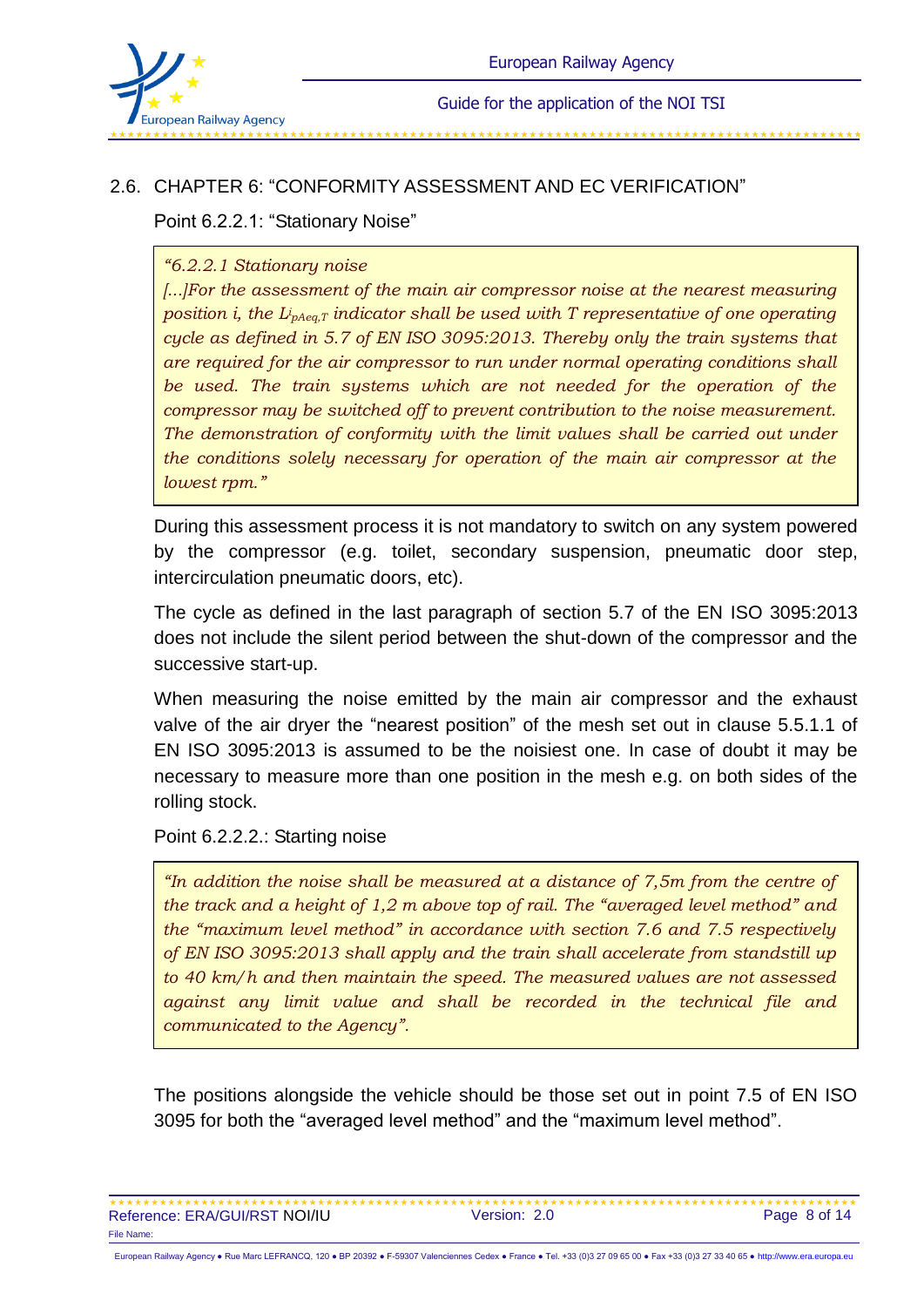

Point 6.2.2.3.2.: "Procedure"

*"The tests shall be carried out in accordance with the provision in sections 6.1, 6.3, 6.4, 6.5, 6.6 and 6.7 (without 6.7.2) of EN ISO 3095:2013."*

If the unit under assessment is a locomotive, it is allowed to carry out the measurements at all test speeds with a tractive effort equal to at least two thirds of the maximum available value at maximum speed. This value can be deduced from calculated tractive effort versus speed curves.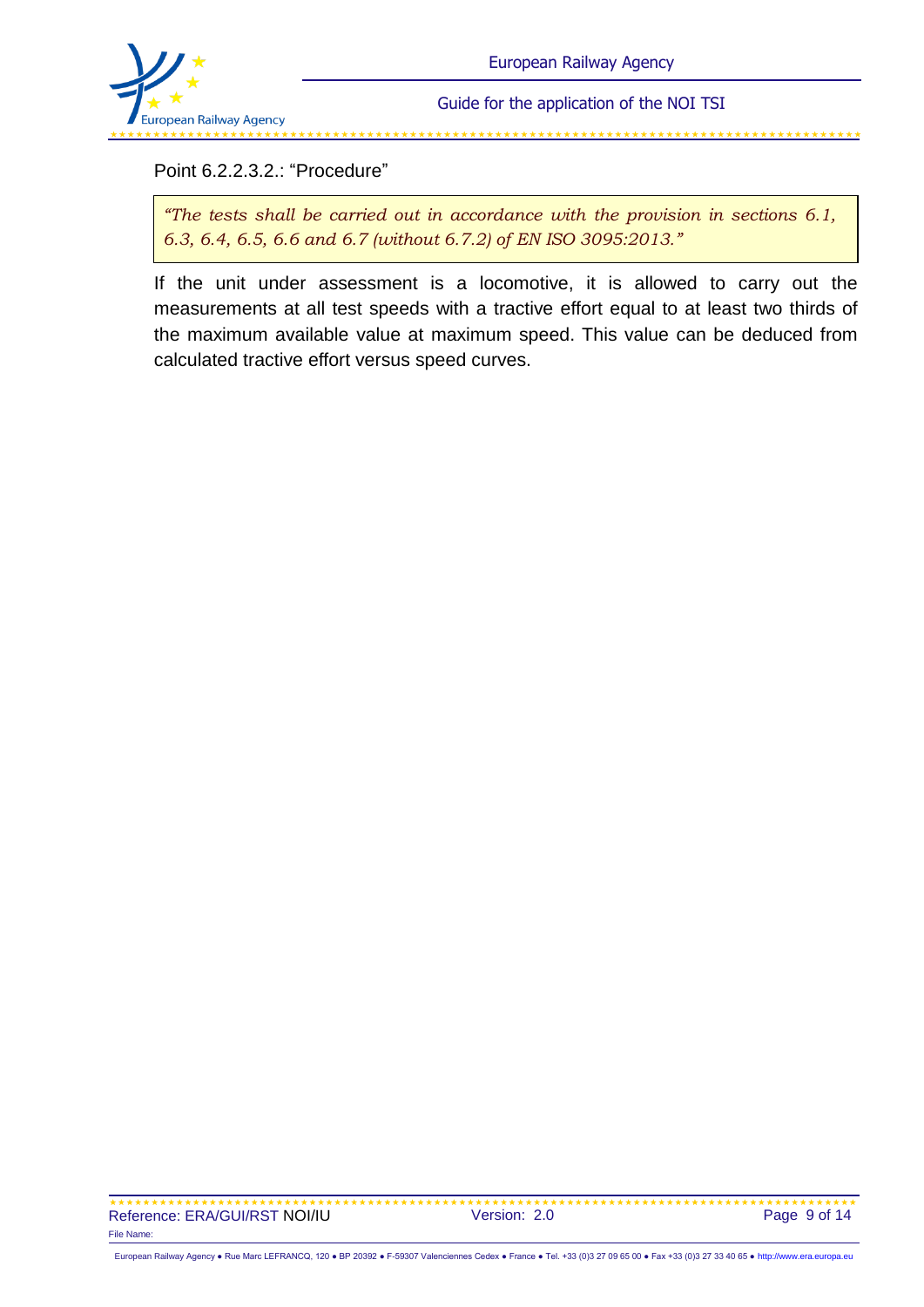

### Point 6.2.3: "Simplified evaluation"

*"… Instead of the test procedures as set out in point 6.2.2, it is permitted to substitute some or all of the tests by a simplified evaluation. The simplified evaluation consists of acoustically comparing the unit under assessment to an existing type (further referred to as the reference type) with documented noise characteristics. …"*

The reference type and the unit under assessment should be of similar design. Therefore, the simplified evaluation method can only be applied to a limited number and extent of design modifications. Before the simplified evaluation method can be applied, it should be established that the unit under assessment and the reference type are comparable in terms of design, operation and acoustic behaviour.

"Documented noise characteristics" means that the total sound emission as well as the acoustic behaviour of the single components that are contributing to it should be known and listed.

It should be explicitly declared whether a modification of one component has an impact on other noise sources.

#### *"…*

*The simplified evaluation may be used for each of the applicable basic parameters "stationary noise", "starting noise", "pass-by noise" and "driver´s cab interior noise" autonomously and shall consist of providing evidence that the effects of the*  differences of the unit under assessment do not result in exceeding the limit *values set out in section 4.2.*

*For the units under simplified evaluation, the proof of conformity shall include a detailed description of the noise relevant changes compared to the reference type. From this description, a simplified evaluation shall be performed. The estimated noise values shall include the uncertainties of the applied evaluation method. The simplified evaluation can either be a calculation and/or simplified measurement. …"*

Evidence should be robust and verifiable. The analysis should be repeatable with equal results. Calculations should be described in detail to enable the NoBo to assess the quality of the calculation process. Assumptions should be made conservatively.

The calculation of the uncertainties of the simplified evaluation method may consist of the determination, in the frequency domain, of the difference between the calculation

| Reference: ERA/GUI/RST NOI/IU | Version: 2.0 | Page 10 of 14 |
|-------------------------------|--------------|---------------|
| File Name:                    |              |               |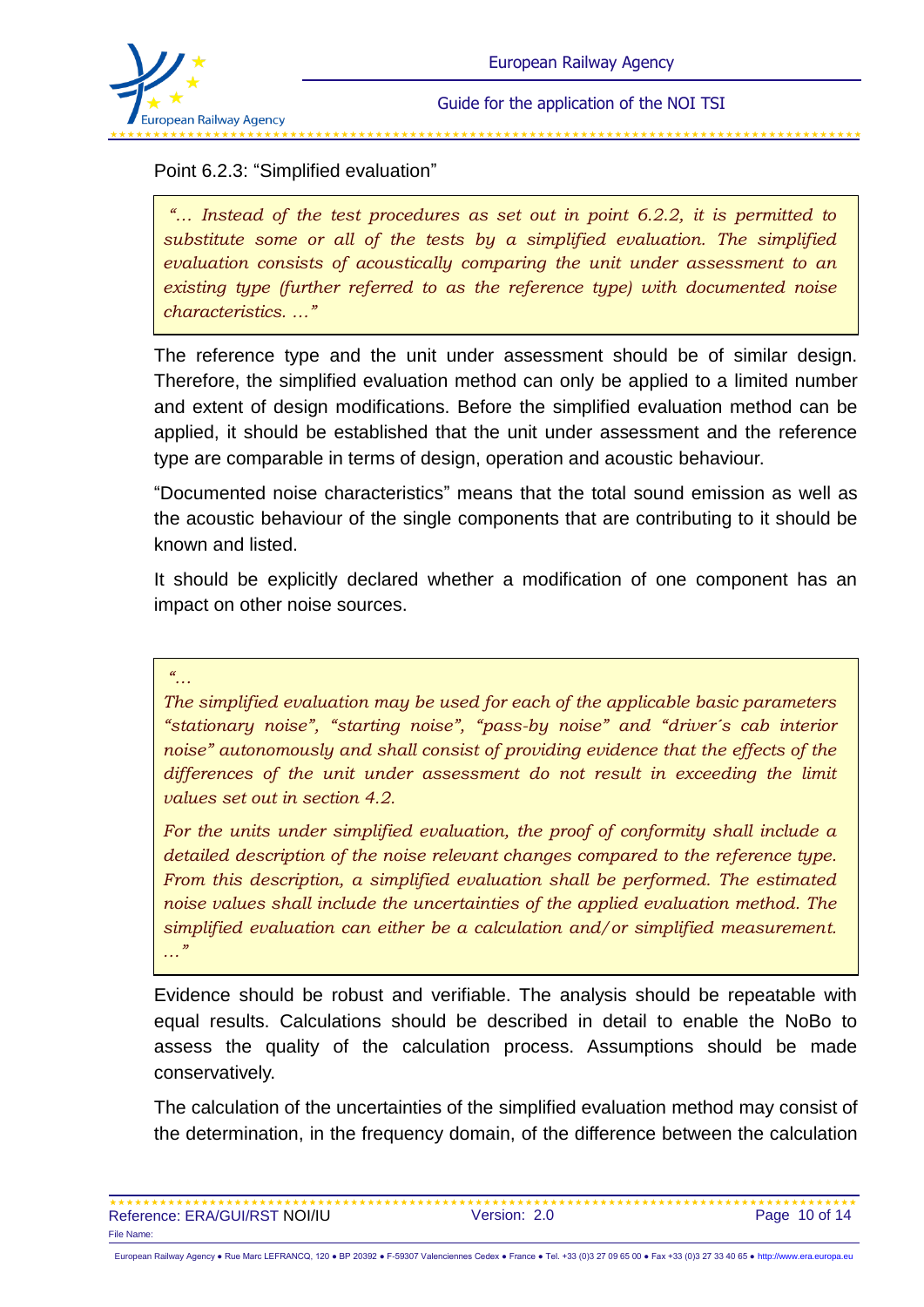

and the measurement results for the reference type. These differences should be added to the calculation result obtained for the type under assessment.

Some practical cases of simplified evaluation are given in section 2.9.

*"In case of a wagon which parameters remain, compared to the reference type, within the permitted range of table 7 it is deemed without further verification that the unit complies with the limit values on pass-by noise as set out in point 4.2.3."*

If e.g. a wagon under assessment is equipped with brake blocks listed in Appendix G of Commission Regulation 321/2013 (WAG TSI 2013) or in the ERA Technical Document TD-2009-02 "list of fully UIC approved composite brake block for international transport", it is assumed without further verification that such blocks do not result in higher pass-by noise emissions.

## 2.7. CHAPTER 7: "IMPLEMENTATION"

7.2 Application of this TSI to renewed and upgraded subsystems

*"[...] If, during renewal or upgrading of a wagon, a wagon is being equipped with composite brake blocks and no noise sources are added to the wagon under assessment, then it shall be assumed that the requirements of point 4.2.3 are met without further testing."*

If a wagon under assessment is equipped with brake blocks listed in Appendix G of Commission Regulation 321/2013 (WAG TSI 2013) or in the ERA Technical Document TD-2009-02 "list of fully UIC approved composite brake block for international transport", it is assumed without further verification that such blocks do comply with the TSI requirements on pass-by noise.

## 2.8. APPENDICES OF THE NOI TSI

The table in Appendix C "Assessment of the rolling stock subsystem" is to be understood as follows: During the application of the assessment procedures of point 6.2.2 only the type test shall be carried out. If the simplified evaluation in point 6.2.3 is applied the design review has to be done based on a type test of the reference unit.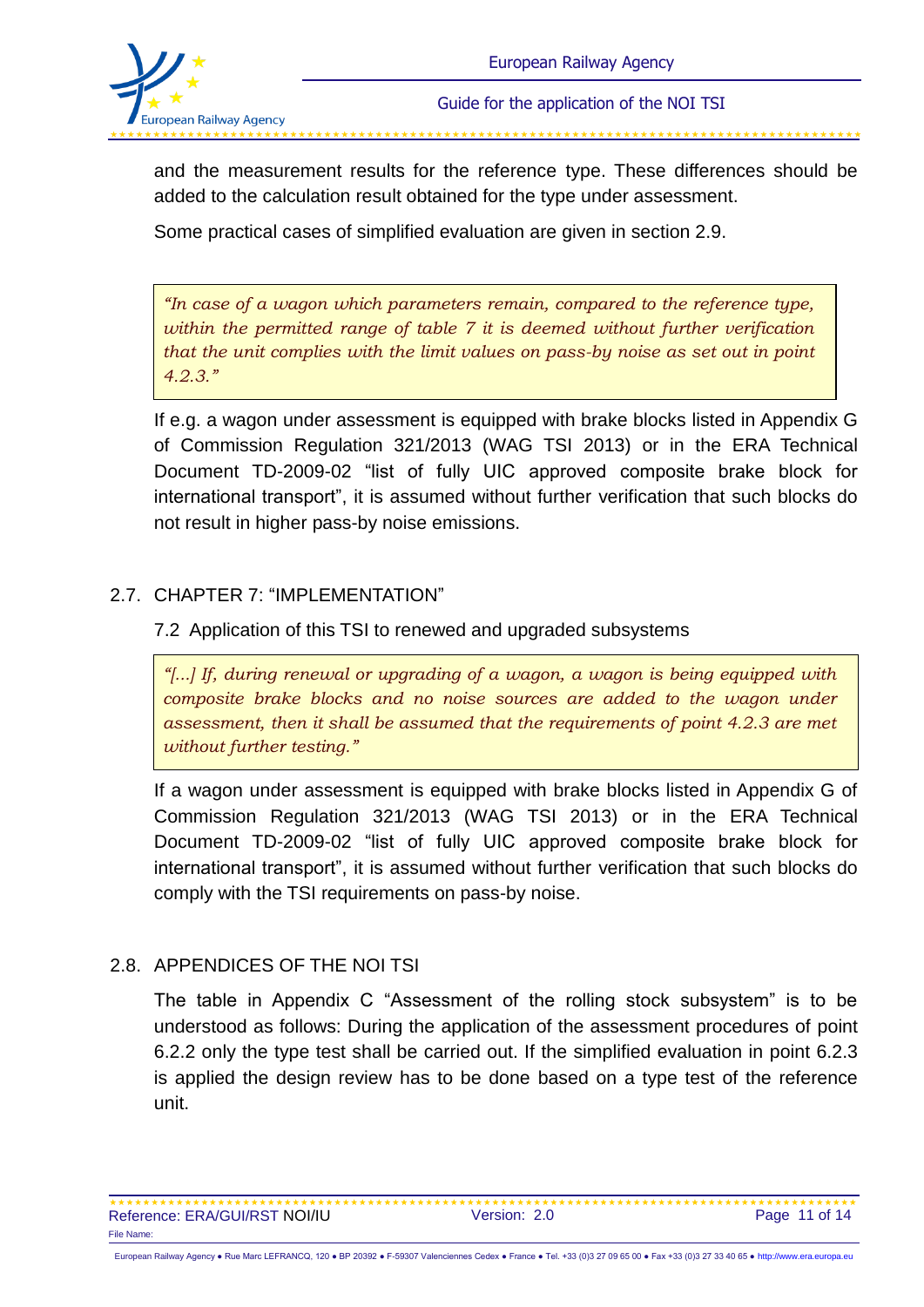

#### 2.9. PRACTICAL CASES

In this section, some practical cases are provided for the application of the simplified evaluation in accordance with point 6.2.3 of the NOI TSI :

#### **Removal of noise sources.**

- $\rightarrow$  No calculation or measurements required. Any impact that the removal could have on other noise sources should be investigated.
- **Replacing or modifying equipment which is acoustically relevant (traction motors, HVAC, horn, etc).**
	- $\rightarrow$  Only the relevant TSI basic parameters should be reevaluated. E.g. if the horn is replaced, only cab's interior noise should be reevaluated.
	- $\rightarrow$  No calculation or measurements required if it is demonstrated that the emitted noise level of the new equipment is at least 10 dB lower than the noise level of the equipment fitted in the reference type.

Otherwise, both reference and modified equipment should be assessed regarding sound power level and directivity. The assessment should be performed under realistic TSI operating conditions. This could either be achieved with measurements in a laboratory or built-in condition in the vehicle or with calculations if a reliable source model is available (e.g. rolling noise). If the modification does not lead to a higher sound pressure levels than the reference equipment, the type under assessment can be considered NOI TSI compliant. If the new equipment is noisier than the reference, the impact on the total noise level shall be assessed.

- **Modification having an impact in aerodynamics (e.g. pantograph, roof mounted device, modification of nose shape, etc.).**
	- $\rightarrow$  No calculation or measurements required for units with a top speed lower than 250 km/h
	- $\rightarrow$  For units with a speed equal or higher than 250 km/h, a simplified method consisting of a measurement campaign in an anechoic wind tunnel is permitted (use of scale models may be possible). The airflow shall be representative of the actual case and the measurement positions shall take into account the directivity of the noise sources.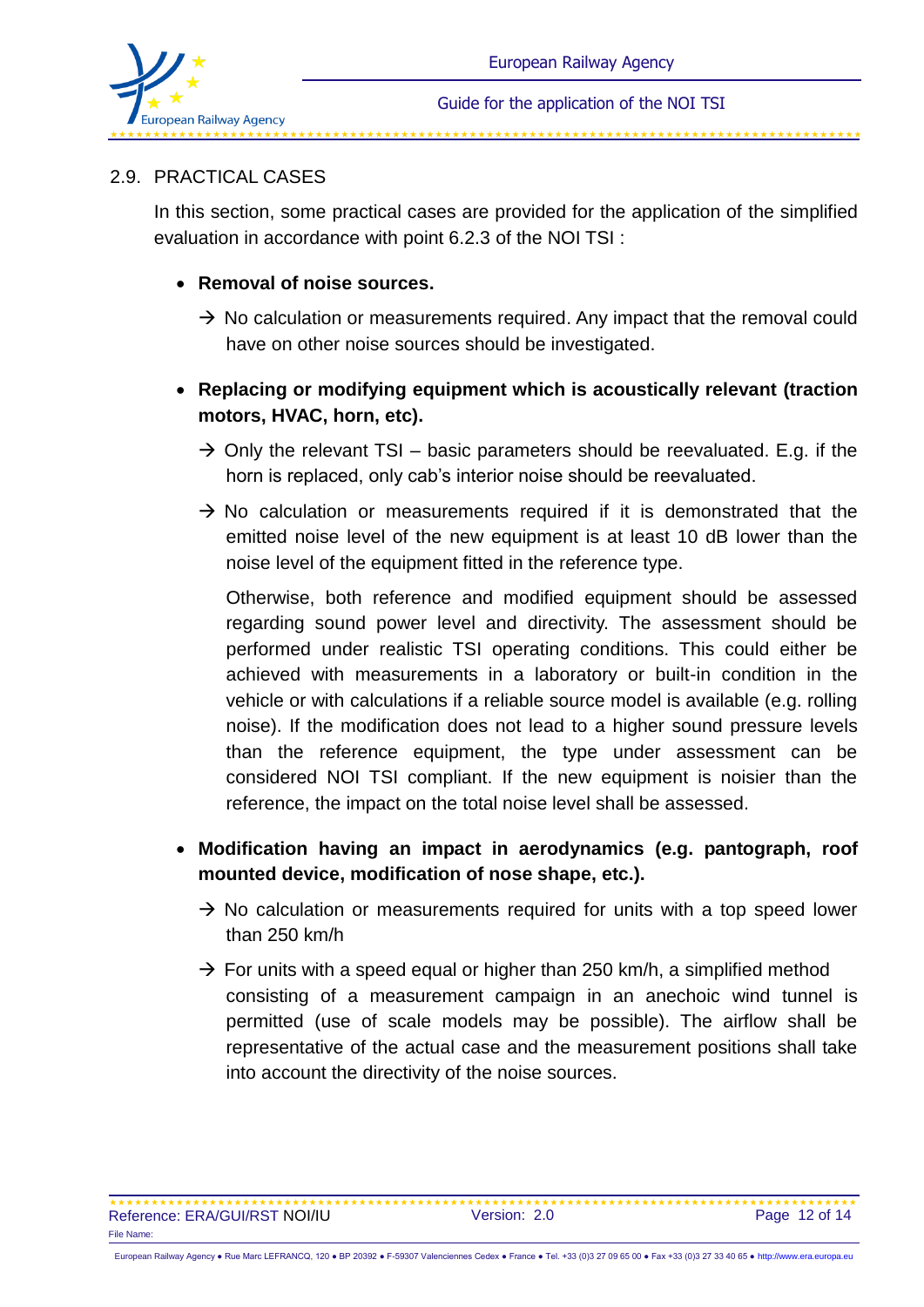

## **Modification of the wheel design.**

 $\rightarrow$  The simplified evaluation consisting of a suitable combination of measurements and calculations shall be applied (see EN 13979-1:2011).

#### **Assessment of a family of vehicles**

- $\rightarrow$  A family of vehicles is defined as a group of vehicles which are largely based on the same design. (e.g. multiple units with a minimum number of vehicles which can be increased by adding vehicles identical to one of the existing in the minimum configuration). In such case it is sufficient to select for each basic parameter the vehicle with the highest noise emission level for the assessment according to NOI TSI. If such vehicle is TSI compliant, it can be assumed that the other vehicles in the same family comply as well without further tests.
- **Modification of train interiors such as number and arrangement of seats, furniture, etc.** 
	- $\rightarrow$  No measurements or calculations required as long as no acoustic insulation material has been removed which may affect the driver´s cab interior noise. In such case, only the driver's cab noise has to be reevaluated.

NOTE: This list of practical cases may be modified in future revisions of the Application Guide in order to take into account the feedback of currently ongoing research projects such as the EU-funded project ACOUTRAIN.